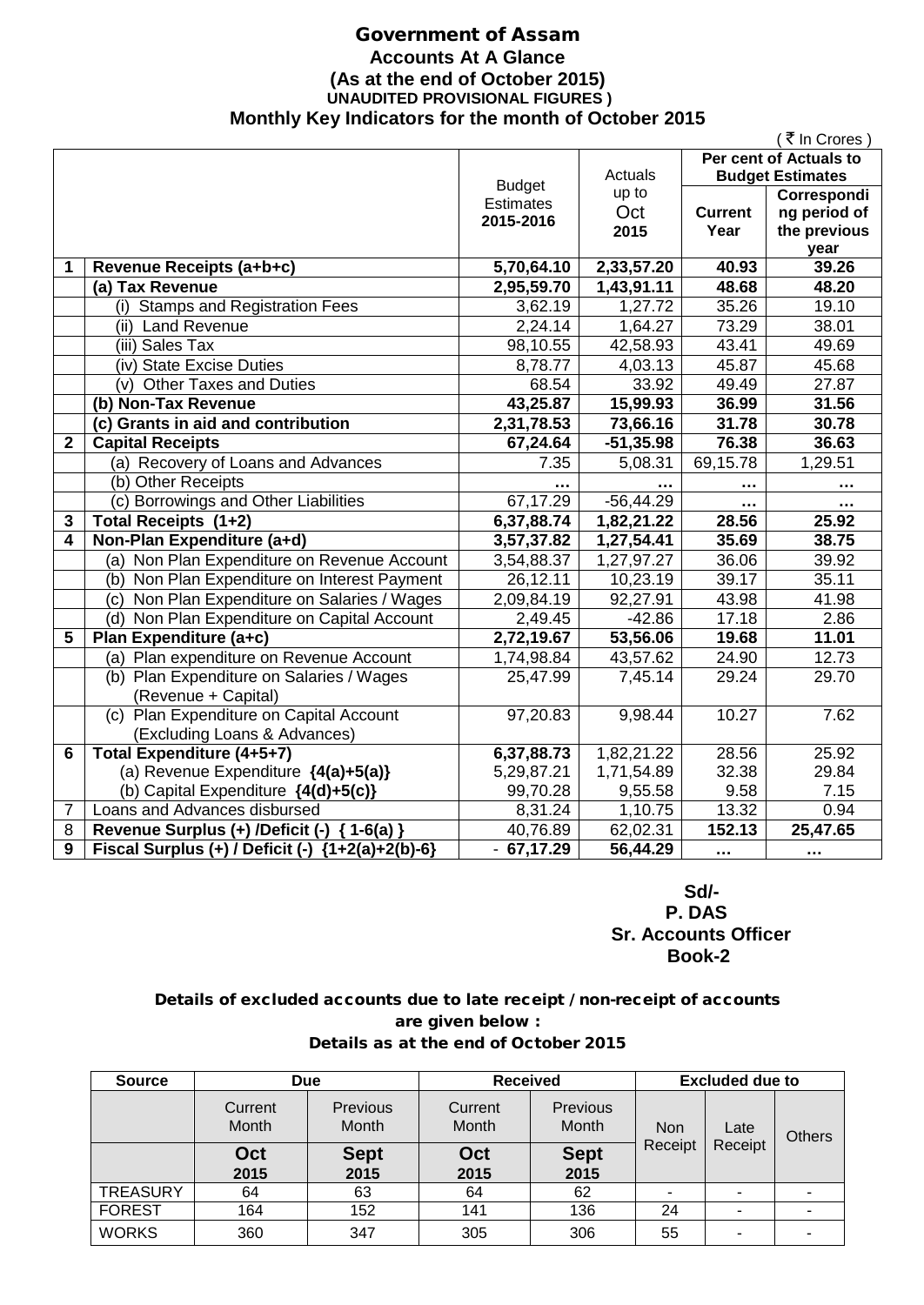### Monthly trend of **TAX REVENUE** ( Refer to Item No. 1 (a) of Monthly Accounts at a Glance )

|                  |                |                    |                | ′ ₹ In crores )    |
|------------------|----------------|--------------------|----------------|--------------------|
|                  |                | 2015-16            |                | 2014-2015          |
| <b>Months</b>    | <b>MONTHLY</b> | <b>PROGRESSIVE</b> | <b>MONTHLY</b> | <b>PROGRESSIVE</b> |
| <b>APRIL</b>     | 2.073.24       | 2,073.24           | 754.03         | 754.03             |
| <b>MAY</b>       | 2,085.84       | 4,159.08           | 2,815.79       | 3,569.82           |
| <b>JUNE</b>      | 2,099.58       | 6,258.66           | 1,724.57       | 5,294.39           |
| <b>JULY</b>      | 2,061.65       | 8,320.31           | 1,281.17       | 6,575.56           |
| <b>AUGUST</b>    | 2,018.74       | 10,339.05          | 2,197.81       | 8,773.37           |
| <b>SEPTEMBER</b> | 1,977.32       | 12,316.37          | 1,760.94       | 10,534.31          |
| <b>OCTOBER</b>   | 2,074.74       | 14,391.11          | 1,732.44       | 12,266.75          |
| <b>NOVEMBER</b>  |                |                    | 1,644.20       | 13,910.95          |
| <b>DECEMBER</b>  |                |                    | 1,787.36       | 15,698.31          |
| <b>JANUARY</b>   |                |                    | 1,792.99       | 17,491.30          |
| <b>FEBRUARY</b>  |                |                    | 1,757.54       | 19,248.84          |
| <b>MARCH</b>     |                |                    | 2.484.67       | 21,733.51          |

**Note :** As the details of excluded accounts are not likely to be the same for the current and corresponding periods, the comparison will be indicative only. For details of excluded accounts, reference to Accounts at a Glance is invited.

### Monthly trend of **NON-TAX REVENUE** ( Refer to Item No. 1 (b) of Monthly Accounts at a Glance )

|                  |                |                    |                | ₹ In crores)       |
|------------------|----------------|--------------------|----------------|--------------------|
| <b>Months</b>    | 2015-16        |                    | 2014-2015      |                    |
|                  | <b>MONTHLY</b> | <b>PROGRESSIVE</b> | <b>MONTHLY</b> | <b>PROGRESSIVE</b> |
| <b>APRIL</b>     | 331.93         | 331.93             | 73.31          | 73.31              |
| <b>MAY</b>       | 199.48         | 531.41             | 292.03         | 365.34             |
| <b>JUNE</b>      | 301.79         | 833.20             | 226.69         | 592.03             |
| <b>JULY</b>      | 231.52         | 1,064.72           | 165.17         | 757.20             |
| <b>AUGUST</b>    | 167.27         | 1,231.99           | 235.43         | 992.63             |
| <b>SEPTEMBER</b> | 165.17         | 1,397.16           | 247.11         | 1,239.73           |
| <b>OCTOBER</b>   | 202.77         | 1,599.93           | 116.71         | 1,356.44           |
| <b>NOVEMBER</b>  |                |                    | 155.92         | 1,512.36           |
| <b>DECEMBER</b>  |                |                    | 152.83         | 1,665.19           |
| <b>JANUARY</b>   |                |                    | 101.82         | 1,767.01           |
| <b>FEBRUARY</b>  |                |                    | 219.91         | 1,986.92           |
| <b>MARCH</b>     |                |                    | 155.45         | 2,142.37           |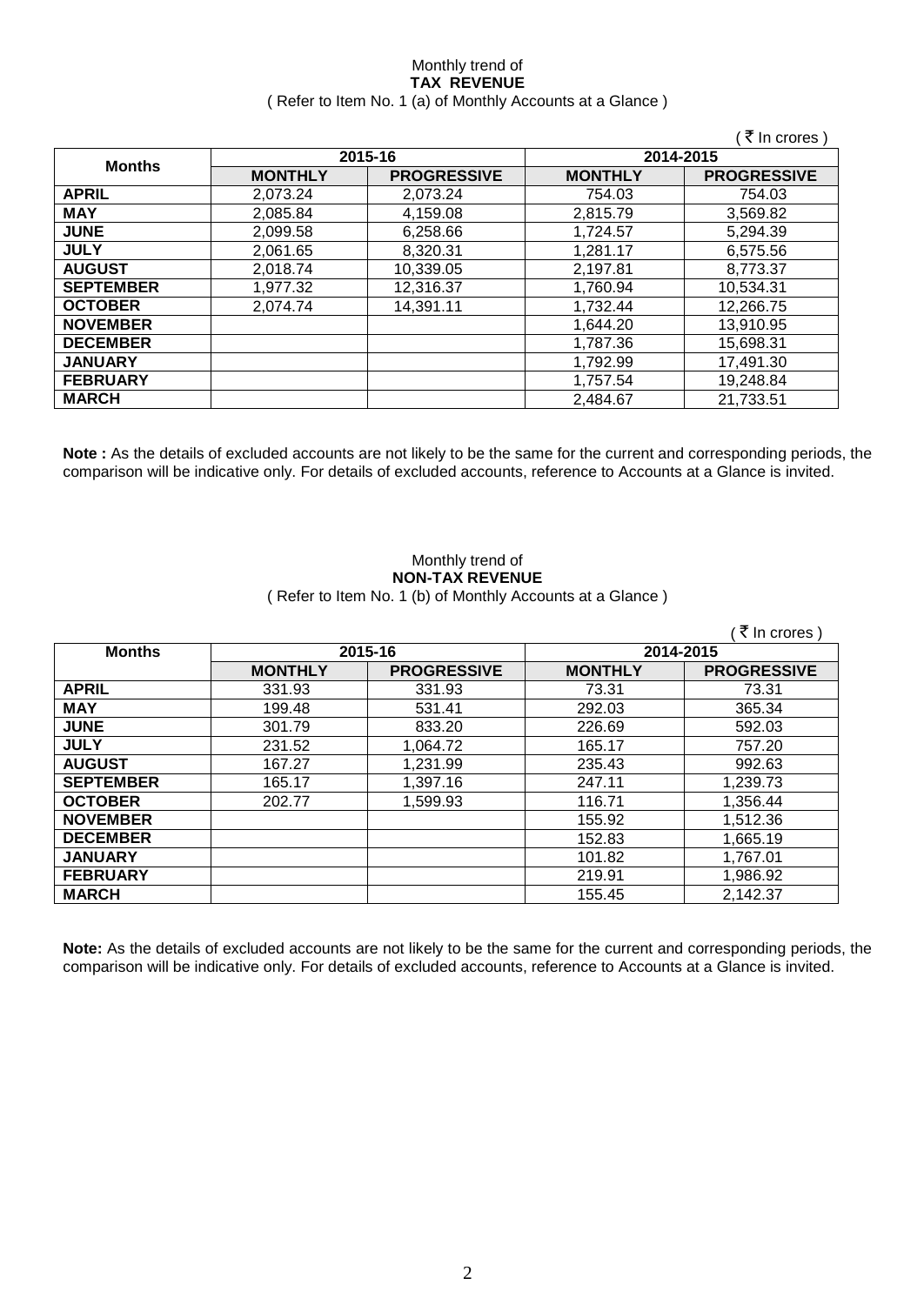## Monthly trend of **GRANTS-IN-AID AND CONTRIBUTION**

( Refer to Item No. 1 (c) of Monthly Accounts at a Glance )

|                  |                |                    |                | (₹ In crores)      |
|------------------|----------------|--------------------|----------------|--------------------|
| <b>Months</b>    |                | 2015-16            | 2014-2015      |                    |
|                  | <b>MONTHLY</b> | <b>PROGRESSIVE</b> | <b>MONTHLY</b> | <b>PROGRESSIVE</b> |
| <b>APRIL</b>     | 373.68         | 373.68             | 25.29          | 25.29              |
| <b>MAY</b>       | 1,448.44       | 1,822.12           | 1,171.26       | 1,196.55           |
| <b>JUNE</b>      | 945.32         | 2,767.45           | 1,594.08       | 2,790.63           |
| <b>JULY</b>      | 627.02         | 3,394.47           | 768.62         | 3,559.25           |
| <b>AUGUST</b>    | 2,215.65       | 5,610.12           | 826.16         | 4,385.41           |
| <b>SEPTEMBER</b> | 1,351.84       | 6,961.96           | 1,993.41       | 6,378.82           |
| <b>OCTOBER</b>   | 404.19         | 7,366.16           | 684.28         | 7,063.10           |
| <b>NOVEMBER</b>  |                |                    | 1,215.04       | 8,278.14           |
| <b>DECEMBER</b>  |                |                    | 1,832.08       | 10,110.22          |
| <b>JANUARY</b>   |                |                    | 454.75         | 10,564.97          |
| <b>FEBRUARY</b>  |                |                    | 1,439.05       | 12,004.02          |
| <b>MARCH</b>     |                |                    | 2,031.06       | 14,035.08          |

**Note :** As the details of excluded accounts are not likely to be the same for the current and corresponding periods, the comparison will be indicative only. For details of excluded accounts, reference to Accounts at a Glance is invited.

### Monthly trend of **RECOVERY OF LOANS AND ADVANCES** ( Refer to Item No. 2 (a) of Monthly Accounts at a Glance )

|                  |                |                    |                | ₹ In crores        |
|------------------|----------------|--------------------|----------------|--------------------|
| <b>Months</b>    | 2015-16        |                    | 2014-2015      |                    |
|                  | <b>MONTHLY</b> | <b>PROGRESSIVE</b> | <b>MONTHLY</b> | <b>PROGRESSIVE</b> |
| <b>APRIL</b>     | 503.35         | 503.35             | 1.47           | 1.47               |
| <b>MAY</b>       | 0.57           | 503.92             | 0.60           | 2.07               |
| <b>JUNE</b>      | 0.48           | 504.40             | 0.82           | 2.89               |
| <b>JULY</b>      | 0.37           | 504.77             | 2.84           | 5.73               |
| <b>AUGUST</b>    | 2.47           | 507.24             | 0.38           | 6.11               |
| <b>SEPTEMBER</b> | 0.39           | 507.63             | 0.88           | 6.99               |
| <b>OCTOBER</b>   | 0.68           | 508.31             | 0.13           | 7.12               |
| <b>NOVEMBER</b>  |                |                    | 0.63           | 7.75               |
| <b>DECEMBER</b>  |                |                    | 0.70           | 8.45               |
| <b>JANUARY</b>   |                |                    | 0.47           | 8.92               |
| <b>FEBRUARY</b>  |                |                    | 0.45           | 9.37               |
| <b>MARCH</b>     |                |                    | 0.75           | 10.14              |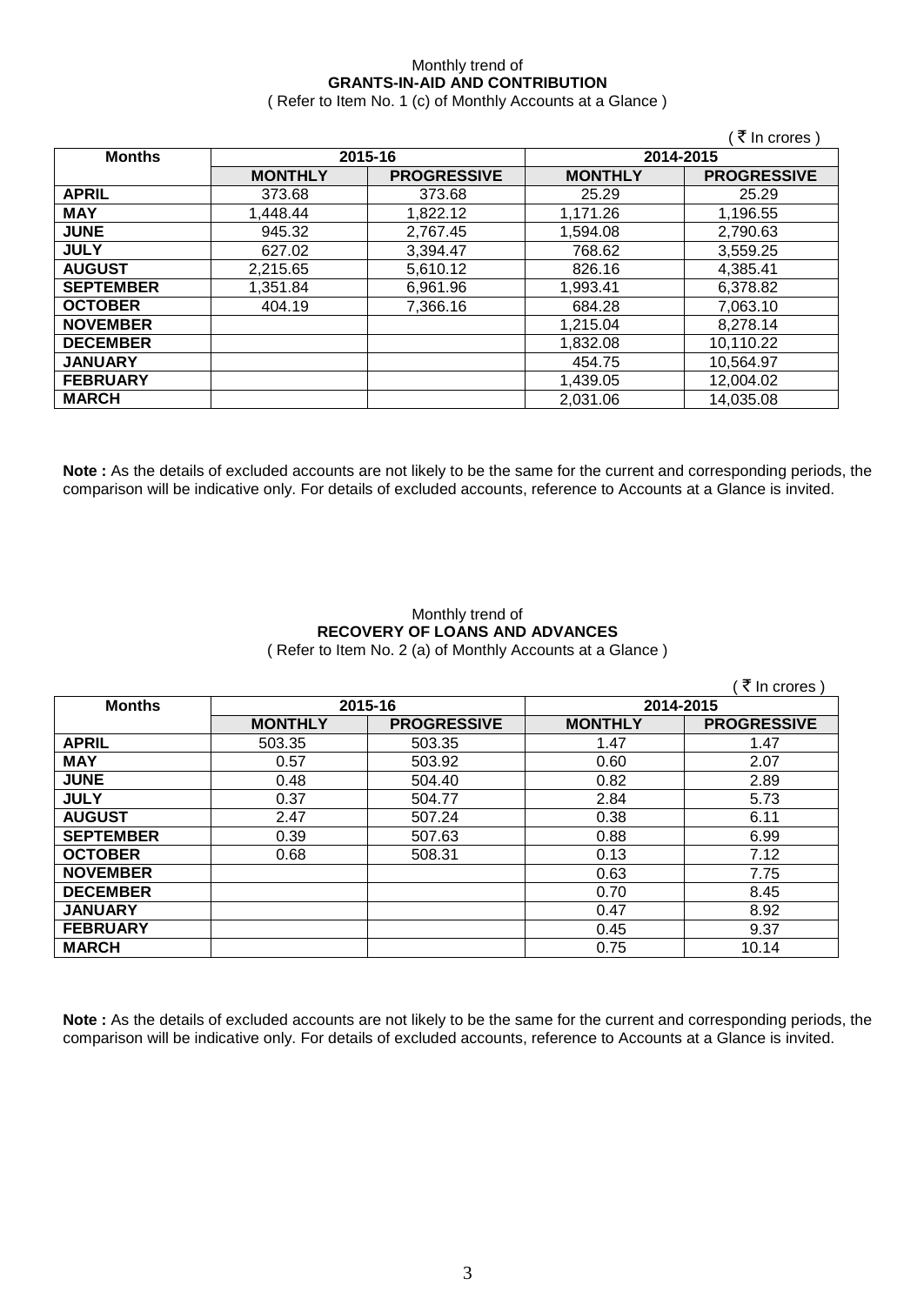### Monthly trend of **OTHER RECEIPTS** ( Refer to Item No. 2 (b) of Monthly Accounts at a Glance )

|                  |                |                    |                | ₹ In crores)       |
|------------------|----------------|--------------------|----------------|--------------------|
| <b>Months</b>    |                | 2015-16            | 2014-2015      |                    |
|                  | <b>MONTHLY</b> | <b>PROGRESSIVE</b> | <b>MONTHLY</b> | <b>PROGRESSIVE</b> |
| <b>APRIL</b>     | 0.00           | 0.00               | 0.00           | 0.00               |
| <b>MAY</b>       | 0.00           | 0.00               | 0.00           | 0.00               |
| <b>JUNE</b>      | 0.00           | 0.00               | 0.00           | 0.00               |
| <b>JULY</b>      | 0.00           | 0.00               | 0.00           | 0.00               |
| <b>AUGUST</b>    | 0.00           | 0.00               | 0.00           | 0.00               |
| <b>SEPTEMBER</b> | 0.00           | 0.00               | 0.00           | 0.00               |
| <b>OCTOBER</b>   | 0.00           | 0.00               | 0.00           | 0.00               |
| <b>NOVEMBER</b>  |                |                    | 0.00           | 0.00               |
| <b>DECEMBER</b>  |                |                    | 0.00           | 0.00               |
| <b>JANUARY</b>   |                |                    | 0.00           | 0.00               |
| <b>FEBRUARY</b>  |                |                    | 0.00           | 0.00               |
| <b>MARCH</b>     |                |                    | 0.00           | 0.00               |

**Note :** As the details of excluded accounts are not likely to be the same for the current and corresponding periods, the comparison will be indicative only. For details of excluded accounts, reference to Accounts at a Glance is invited.

### Monthly trend of **BORROWINGS AND OTHER LIABILITIES** ( Refer to Item No. 2 (c) of Monthly Accounts at a Glance )

|                  |                |                    |                 | ∶ ₹ In crores )    |
|------------------|----------------|--------------------|-----------------|--------------------|
| <b>Months</b>    | 2015-16        |                    |                 | 2014-2015          |
|                  | <b>MONTHLY</b> | <b>PROGRESSIVE</b> | <b>MONTHLY</b>  | <b>PROGRESSIVE</b> |
| <b>APRIL</b>     | $-2,270.58$    | $-2,270.58$        | 575.05          | 575.05             |
| <b>MAY</b>       | $-1,664.91$    | $-3,935.49$        | (-) 2,693.75    | (-) 2,118.70       |
| <b>JUNE</b>      | 506.92         | $-3,428.57$        | (-)1,081.22     | (-) 3,199.92       |
| <b>JULY</b>      | $-359.74$      | $-3,788.31$        | 459.60          | $(-) 2,740.32$     |
| <b>AUGUST</b>    | $-2,395.33$    | $-6,183.64$        | (-) 1,893.41    | (-) 4,633.73       |
| <b>SEPTEMBER</b> | $-352.87$      | $-6,536.51$        | 1,292.08        | $(-)$ 3,341.65     |
| <b>OCTOBER</b>   | 892.22         | $-5,644.29$        | 780.83<br>( – ) | (-) 4,122.48       |
| <b>NOVEMBER</b>  |                |                    | (-) 39.65       | (-) 4,162.13       |
| <b>DECEMBER</b>  |                |                    | (-) 323.31      | (-) 4,485.44       |
| <b>JANUARY</b>   |                |                    | 2,040.23        | (-) 2,445.21       |
| <b>FEBRUARY</b>  |                |                    | 818.97          | (-) 1,626.24       |
| <b>MARCH</b>     |                |                    | 6.585.01        | 4,958.77           |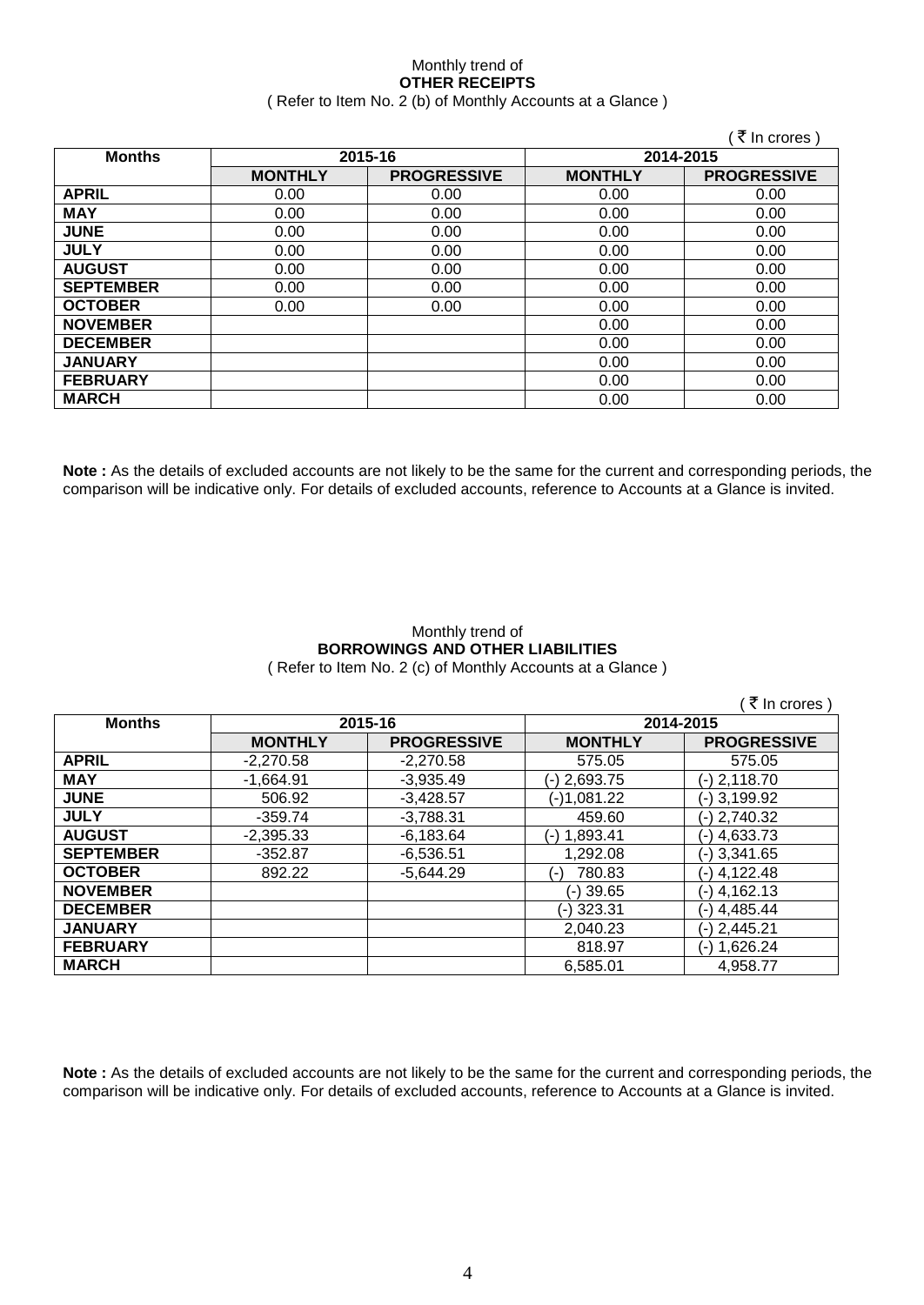### Monthly trend of **TOTAL RECEIPTS** ( Refer to Item No. 3 of Monthly Accounts at a Glance )

|                  |                |                    |                | ₹ In crores)       |
|------------------|----------------|--------------------|----------------|--------------------|
| <b>Months</b>    |                | 2015-16            | 2014-2015      |                    |
|                  | <b>MONTHLY</b> | <b>PROGRESSIVE</b> | <b>MONTHLY</b> | <b>PROGRESSIVE</b> |
| <b>APRIL</b>     | 1.011.62       | 1.011.62           | 1,429.15       | 1.429.15           |
| <b>MAY</b>       | 2,069.43       | 3,081.05           | 1,585.93       | 3,015.08           |
| <b>JUNE</b>      | 3.854.09       | 6,935.14           | 2,464.94       | 5,480.02           |
| <b>JULY</b>      | 2,560.82       | 9,495.96           | 2,677.40       | 8,157.42           |
| <b>AUGUST</b>    | 2,008.80       | 11,504.76          | 1,366.37       | 9,523.79           |
| <b>SEPTEMBER</b> | 3,141.85       | 14,646.61          | 5,294.41       | 14,818.20          |
| <b>OCTOBER</b>   | 3,574.61       | 18,221.22          | 1,752.73       | 16,570.93          |
| <b>NOVEMBER</b>  |                |                    | 2,976.14       | 19,547.07          |
| <b>DECEMBER</b>  |                |                    | 3,449.66       | 22,996.73          |
| <b>JANUARY</b>   |                |                    | 4,390.26       | 27,386.99          |
| <b>FEBRUARY</b>  |                |                    | 4,235.91       | 31,622.90          |
| <b>MARCH</b>     |                |                    | 11,256.96      | 42,879.86          |

**Note** : As the details of excluded accounts are not likely to be the same for the current and corresponding periods, the comparison will be indicative only. For details of excluded accounts, reference to Accounts at a Glance is invited.

### Monthly trend of **NON-PLAN EXPENDITURE ON REVENUE ACCOUNT** ( Refer to Item No. 4 (a) of Monthly Accounts at a Glance )

|                  |                |                    |                | ₹ In crores        |
|------------------|----------------|--------------------|----------------|--------------------|
| <b>Months</b>    |                | 2015-16            |                | 2014-2015          |
|                  | <b>MONTHLY</b> | <b>PROGRESSIVE</b> | <b>MONTHLY</b> | <b>PROGRESSIVE</b> |
| <b>APRIL</b>     | 904.35         | 904.35             | 1,382.28       | 1,382.28           |
| <b>MAY</b>       | 1,812.58       | 2,716.94           | 1,461.22       | 2,843.50           |
| <b>JUNE</b>      | 2.293.03       | 5.009.97           | 2,098.60       | 4,942.10           |
| <b>JULY</b>      | 1.990.00       | 6.999.97           | 2,254.37       | 7,196.47           |
| <b>AUGUST</b>    | 1.644.29       | 8,644.26           | 1,157.75       | 8,354.22           |
| <b>SEPTEMBER</b> | 1,952.76       | 10,597.02          | 3,759.55       | 12,113.77          |
| <b>OCTOBER</b>   | 2,200.25       | 12,797.27          | 1,171.21       | 13,284.98          |
| <b>NOVEMBER</b>  |                |                    | 2,147.14       | 15,432.12          |
| <b>DECEMBER</b>  |                |                    | 2,255.15       | 17,687.27          |
| <b>JANUARY</b>   |                |                    | 2,497.02       | 20,184.29          |
| <b>FEBRUARY</b>  |                |                    | 3,091.19       | 23,275.48          |
| <b>MARCH</b>     |                |                    | 5,876.24       | 29,151.72          |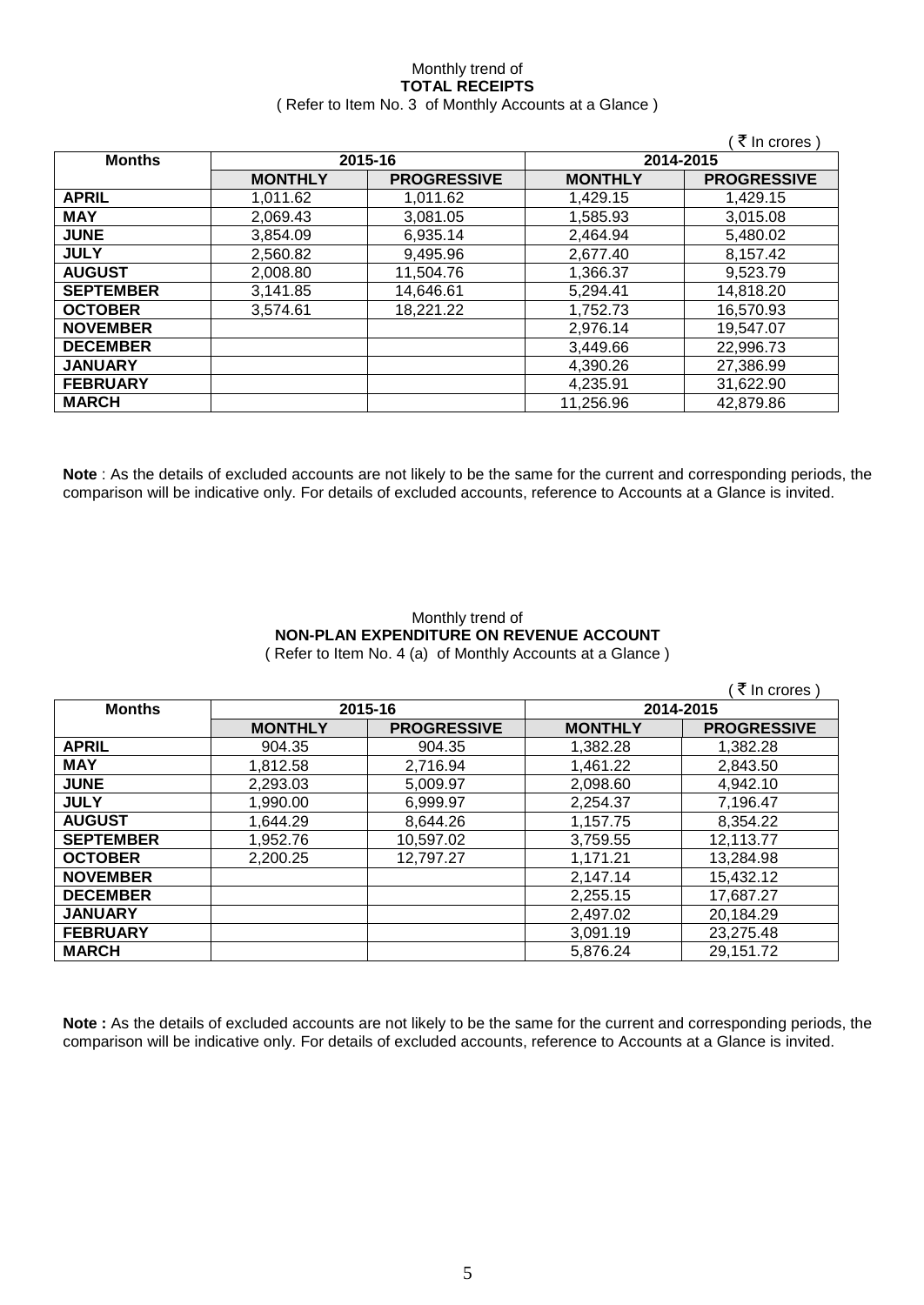# Monthly trend of **NON-PLAN EXPENDITURE ON INTEREST PAYMENT**

( Refer to Item No. 4 (b) of Monthly Accounts at a Glance )

|                  |                |                    |                | ्₹ In crores )     |
|------------------|----------------|--------------------|----------------|--------------------|
| <b>Months</b>    | 2015-16        |                    | 2014-2015      |                    |
|                  | <b>MONTHLY</b> | <b>PROGRESSIVE</b> | <b>MONTHLY</b> | <b>PROGRESSIVE</b> |
| <b>APRIL</b>     | 10.08          | 10.08              | 82.25          | 82.25              |
| <b>MAY</b>       | 118.40         | 128.48             | 70.07          | 152.32             |
| <b>JUNE</b>      | 133.76         | 262.24             | 154.83         | 307.15             |
| <b>JULY</b>      | 87.71          | 349.95             | 66.39          | 373.54             |
| <b>AUGUST</b>    | 221.32         | 571.27             | 177.30         | 550.84             |
| <b>SEPTEMBER</b> | 332.61         | 903.88             | 260.41         | 811.25             |
| <b>OCTOBER</b>   | 119.31         | 1,023.19           | 34.36          | 845.61             |
| <b>NOVEMBER</b>  |                |                    | 135.56         | 981.17             |
| <b>DECEMBER</b>  |                |                    | 135.82         | 1,116.99           |
| <b>JANUARY</b>   |                |                    | 111.42         | 1,228.41           |
| <b>FEBRUARY</b>  |                |                    | 195.56         | 1,423.97           |
| <b>MARCH</b>     |                |                    | 291.08         | 1,715.05           |

**Note :** As the details of excluded accounts are not likely to be the same for the current and corresponding periods, the comparison will be indicative only. For details of excluded accounts, reference to Accounts at a Glance is invited.

## Monthly trend of **NON-PLAN EXPENDITURE ON CAPITAL ACCOUNT ( EXCLUDING LOANS & ADVANCES )**

( Refer to Item No. 4 (d) of Monthly Accounts at a Glance )

 $($   $\bar{z}$  In crores )

| <b>Months</b>    | 2015-16        |                    | 2014-2015      |                    |
|------------------|----------------|--------------------|----------------|--------------------|
|                  | <b>MONTHLY</b> | <b>PROGRESSIVE</b> | <b>MONTHLY</b> | <b>PROGRESSIVE</b> |
| <b>APRIL</b>     | 0.00           | 0.00               | 0.00           | 0.00               |
| <b>MAY</b>       | $-0.01$        | $-0.01$            | 0.00           | 0.00               |
| <b>JUNE</b>      | 0.54           | 0.53               | 0.18           | 0.18               |
| <b>JULY</b>      | 0.29           | 0.82               | 8.79           | 8.97               |
| <b>AUGUST</b>    | $-1.75$        | $-0.93$            | 4.52           | 13.49              |
| <b>SEPTEMBER</b> | $-44.64$       | $-45.57$           | 5.54           | 19.03              |
| <b>OCTOBER</b>   | 2.71           | $-42.86$           | 4.73           | 23.76              |
| <b>NOVEMBER</b>  |                |                    | 4.87           | 28.63              |
| <b>DECEMBER</b>  |                |                    | 3.64           | 32.27              |
| <b>JANUARY</b>   |                |                    | 10.32          | 42.59              |
| <b>FEBRUARY</b>  |                |                    | 5.16           | 47.76              |
| <b>MARCH</b>     |                |                    | 46.37          | 94.13              |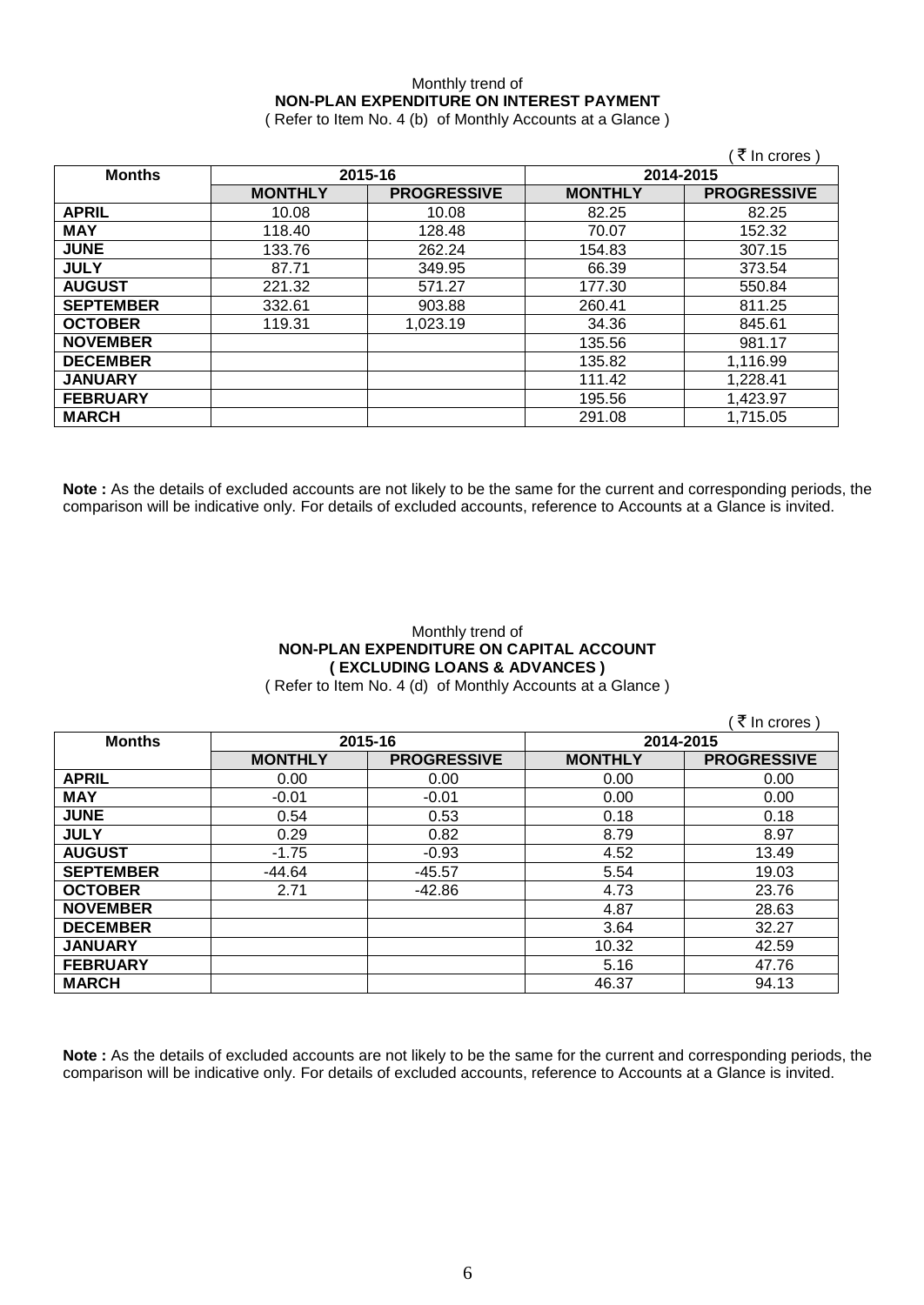## Monthly trend of **PLAN EXPENDITURE ON REVENUE ACCOUNT**

( Refer to Item No. 5 (a) of Monthly Accounts at a Glance )

|                  |                |                    |                | (₹ In crores)      |
|------------------|----------------|--------------------|----------------|--------------------|
| <b>Months</b>    | 2015-16        |                    | 2014-2015      |                    |
|                  | <b>MONTHLY</b> | <b>PROGRESSIVE</b> | <b>MONTHLY</b> | <b>PROGRESSIVE</b> |
| <b>APRIL</b>     | 48.28          | 48.28              | 34.07          | 34.07              |
| <b>MAY</b>       | 103.60         | 151.88             | 85.24          | 119.31             |
| <b>JUNE</b>      | 1,468.79       | 1,638.67           | 153.56         | 272.87             |
| <b>JULY</b>      | 279.22         | 1,917.89           | 251.83         | 524.70             |
| <b>AUGUST</b>    | 125.35         | 2,043.24           | 102.09         | 626.79             |
| <b>SEPTEMBER</b> | 1,095.45       | 3,138.69           | 1,373.16       | 1,999.95           |
| <b>OCTOBER</b>   | 1,218.93       | 4,357.62           | 496.34         | 2,496.29           |
| <b>NOVEMBER</b>  |                |                    | 354.15         | 2,850.44           |
| <b>DECEMBER</b>  |                |                    | 735.73         | 3,586.17           |
| <b>JANUARY</b>   |                |                    | 1,673.99       | 5,260.16           |
| <b>FEBRUARY</b>  |                |                    | 732.05         | 5,992.21           |
| <b>MARCH</b>     |                |                    | 3.255.59       | 9,247.80           |

**Note** : As the details of excluded accounts are not likely to be the same for the current and corresponding periods, the comparison will be indicative only. For details of excluded accounts, reference to Accounts at a Glance is invited.

# Monthly trend of **PLAN EXPENDITURE ON CAPITAL ACCOUNT ( EXCLUDING LOANS & ADVANCES )**

( Refer to Item No. 5 (c) of Monthly Accounts at a Glance )

| <b>Months</b>    | 2015-16        |                    | 2014-2015      |                    |
|------------------|----------------|--------------------|----------------|--------------------|
|                  | <b>MONTHLY</b> | <b>PROGRESSIVE</b> | <b>MONTHLY</b> | <b>PROGRESSIVE</b> |
| <b>APRIL</b>     | 58.99          | 58.99              | 12.80          | 12.80              |
| <b>MAY</b>       | 153.19         | 212.18             | 39.46          | 52.26              |
| <b>JUNE</b>      | 73.73          | 285.91             | 212.79         | 265.05             |
| <b>JULY</b>      | 282.30         | 568.21             | 162.43         | 427.48             |
| <b>AUGUST</b>    | 147.74         | 715.95             | 102.01         | 529.49             |
| <b>SEPTEMBER</b> | 138.28         | 854.23             | 148.91         | 678.40             |
| <b>OCTOBER</b>   | 144.21         | 998.44             | 80.45          | 758.85             |
| <b>NOVEMBER</b>  |                |                    | 217.73         | 976.58             |
| <b>DECEMBER</b>  |                |                    | 454.99         | 1,431.57           |
| <b>JANUARY</b>   |                |                    | 205.76         | 1,637.33           |
| <b>FEBRUARY</b>  |                |                    | 405.97         | 2,043.30           |
| <b>MARCH</b>     |                |                    | 1,764.12       | 3.807.42           |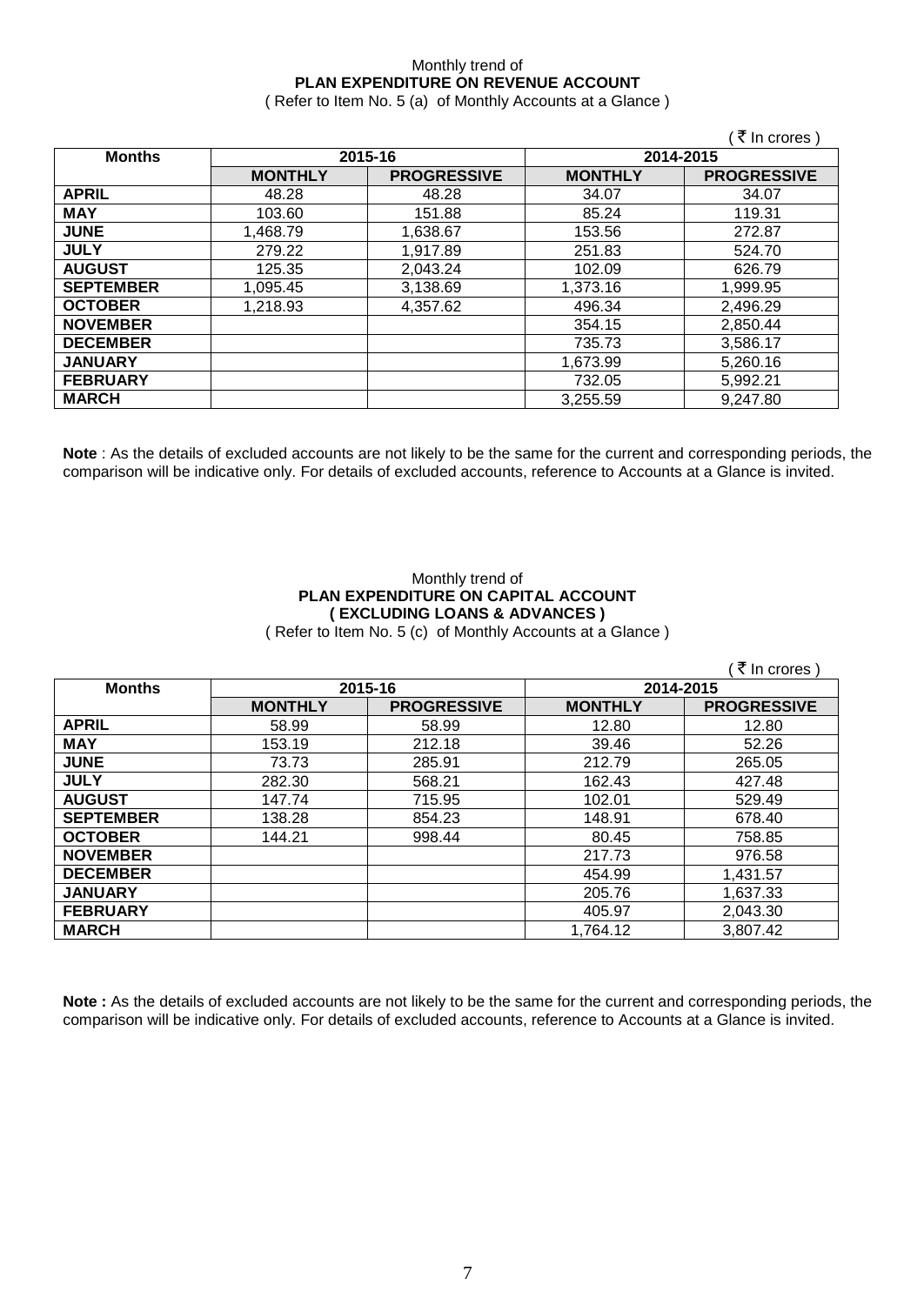### Monthly trend of **TOTAL EXPENDITURE** ( Refer to Item No. 6 of Monthly Accounts at a Glance )

|                  |                |                    |                | ं₹ In crores )     |
|------------------|----------------|--------------------|----------------|--------------------|
| <b>Months</b>    | 2015-16        |                    | 2014-2015      |                    |
|                  | <b>MONTHLY</b> | <b>PROGRESSIVE</b> | <b>MONTHLY</b> | <b>PROGRESSIVE</b> |
| <b>APRIL</b>     | 1.011.62       | 1,011.62           | 1.429.15       | 1.429.15           |
| <b>MAY</b>       | 2,069.43       | 3.081.05           | 1.585.93       | 3.015.08           |
| <b>JUNE</b>      | 3.854.09       | 6.935.14           | 2.464.94       | 5.480.02           |
| <b>JULY</b>      | 2.560.82       | 9,495.96           | 2.677.40       | 8,157.42           |
| <b>AUGUST</b>    | 2.008.80       | 11.504.76          | 1,366.37       | 9.523.79           |
| <b>SEPTEMBER</b> | 3.141.85       | 14.646.61          | 5.294.41       | 14,818.20          |
| <b>OCTOBER</b>   | 3.574.61       | 18,221.22          | 1,752.73       | 16,750.93          |
| <b>NOVEMBER</b>  |                |                    | 2,976.14       | 19.547.07          |
| <b>DECEMBER</b>  |                |                    | 3.449.66       | 22,996.73          |
| <b>JANUARY</b>   |                |                    | 4,390.25       | 27,386.98          |
| <b>FEBRUARY</b>  |                |                    | 4,235.92       | 31,622.90          |
| <b>MARCH</b>     |                |                    | 11.256.95      | 42,879.85          |

**Note :** As the details of excluded accounts are not likely to be the same for the current and corresponding periods, the comparison will be indicative only. For details of excluded accounts, reference to Accounts at a Glance is invited.

### Monthly trend of **REVENUE EXPENDITURE** ( Refer to Item No. 6(a) of Monthly Accounts at a Glance )

 $($   $\overline{\mathfrak{F}}$  In crores )

| <b>Months</b>    | 2015-16        |                    | 2014-2015      |                    |
|------------------|----------------|--------------------|----------------|--------------------|
|                  | <b>MONTHLY</b> | <b>PROGRESSIVE</b> | <b>MONTHLY</b> | <b>PROGRESSIVE</b> |
| <b>APRIL</b>     | 952.64         | 952.64             | 1,416.35       | 1,416.35           |
| <b>MAY</b>       | 1,916.18       | 2,868.82           | 1.546.46       | 2,962.81           |
| <b>JUNE</b>      | 3,779.82       | 6,648.64           | 2,251.98       | 5,214.79           |
| <b>JULY</b>      | 2,269.22       | 8,917.86           | 2,506.18       | 7,720.97           |
| <b>AUGUST</b>    | 1,769.64       | 10,687.50          | 1,259.84       | 8,980.81           |
| <b>SEPTEMBER</b> | 3,048.21       | 13,735.71          | 5,132.71       | 14,113.54          |
| <b>OCTOBER</b>   | 3,419.18       | 17,154.89          | 1,667.55       | 15,781.07          |
| <b>NOVEMBER</b>  |                |                    | 2,501.29       | 18,282.36          |
| <b>DECEMBER</b>  |                |                    | 2,990.87       | 21,273.23          |
| <b>JANUARY</b>   |                |                    | 4,171.01       | 25,444.24          |
| <b>FEBRUARY</b>  |                |                    | 3,823.24       | 29,267.48          |
| <b>MARCH</b>     |                |                    | 9,131.82       | 38,399.30          |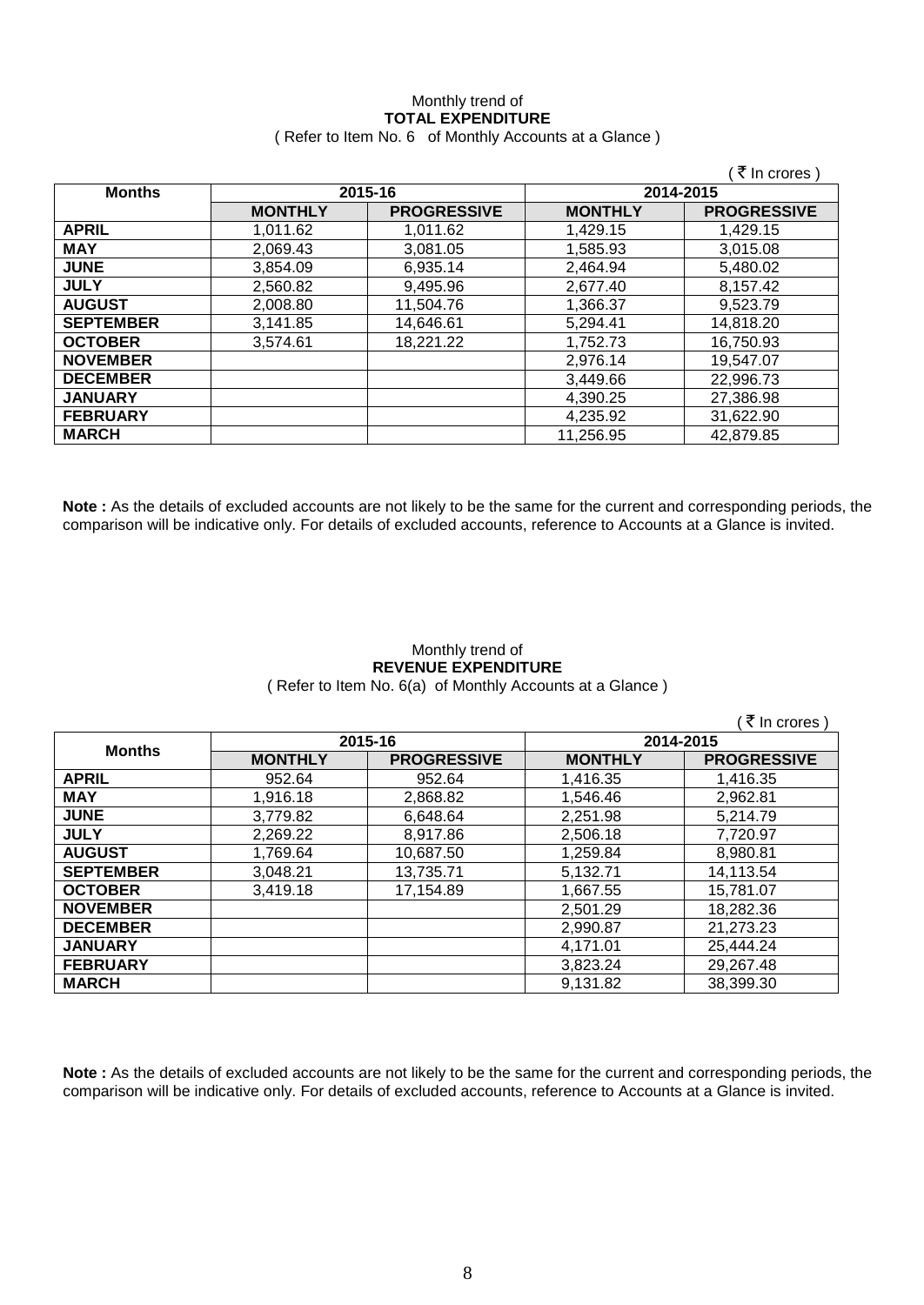### Monthly trend of **CAPITAL EXPENDITURE**  ( Refer to Item No. 6(b) of Monthly Accounts at a Glance )

|                  |                |                    |                | ₹ In crores)       |
|------------------|----------------|--------------------|----------------|--------------------|
| <b>Months</b>    | 2015-16        |                    | 2014-2015      |                    |
|                  | <b>MONTHLY</b> | <b>PROGRESSIVE</b> | <b>MONTHLY</b> | <b>PROGRESSIVE</b> |
| <b>APRIL</b>     | 58.99          | 58.99              | 12.80          | 12.80              |
| <b>MAY</b>       | 153.18         | 212.17             | 39.46          | 52.26              |
| <b>JUNE</b>      | 74.27          | 286.44             | 212.97         | 265.23             |
| <b>JULY</b>      | 282.59         | 569.03             | 171.22         | 436.45             |
| <b>AUGUST</b>    | 145.99         | 715.02             | 106.53         | 542.98             |
| <b>SEPTEMBER</b> | 93.64          | 808.66             | 154.46         | 697.44             |
| <b>OCTOBER</b>   | 146.92         | 955.58             | 85.18          | 782.62             |
| <b>NOVEMBER</b>  |                |                    | 222.59         | 1,005.21           |
| <b>DECEMBER</b>  |                |                    | 458.64         | 1,463.85           |
| <b>JANUARY</b>   |                |                    | 216.08         | 1,679.93           |
| <b>FEBRUARY</b>  |                |                    | 411.14         | 2,091.07           |
| <b>MARCH</b>     |                |                    | 1,810.49       | 3,901.56           |

**Note :** As the details of excluded accounts are not likely to be the same for the current and corresponding periods, the comparison will be indicative only. For details of excluded accounts, reference to Accounts at a Glance is invited.

### Monthly trend of **LOANS AND ADVANCES DISBURSED** ( Refer to Item No. 7 of Monthly Accounts at a Glance )

|                  |                |                    |                | ₹ In crores)       |
|------------------|----------------|--------------------|----------------|--------------------|
| <b>Months</b>    | 2015-16        |                    | 2014-2015      |                    |
|                  | <b>MONTHLY</b> | <b>PROGRESSIVE</b> | <b>MONTHLY</b> | <b>PROGRESSIVE</b> |
| <b>APRIL</b>     | 0.00           | 0.00               | 0.00           | 0.00               |
| <b>MAY</b>       | 0.06           | 0.06               | 0.00           | 0.00               |
| <b>JUNE</b>      | 0.00           | 0.06               | 0.00           | 0.00               |
| <b>JULY</b>      | 9.01           | 9.07               | 0.02           | 0.02               |
| <b>AUGUST</b>    | 93.17          | 102.24             | 0.01           | 0.03               |
| <b>SEPTEMBER</b> | 0.00           | 102.24             | 7.24           | 7.27               |
| <b>OCTOBER</b>   | 8.51           | 110.75             | 0.00           | 7.27               |
| <b>NOVEMBER</b>  |                |                    | 252.26         | 259.53             |
| <b>DECEMBER</b>  |                |                    | 0.15           | 259.68             |
| <b>JANUARY</b>   |                |                    | 3.16           | 262.84             |
| <b>FEBRUARY</b>  |                |                    | 1.53           | 264.37             |
| <b>MARCH</b>     |                |                    | 314.64         | 579.01             |